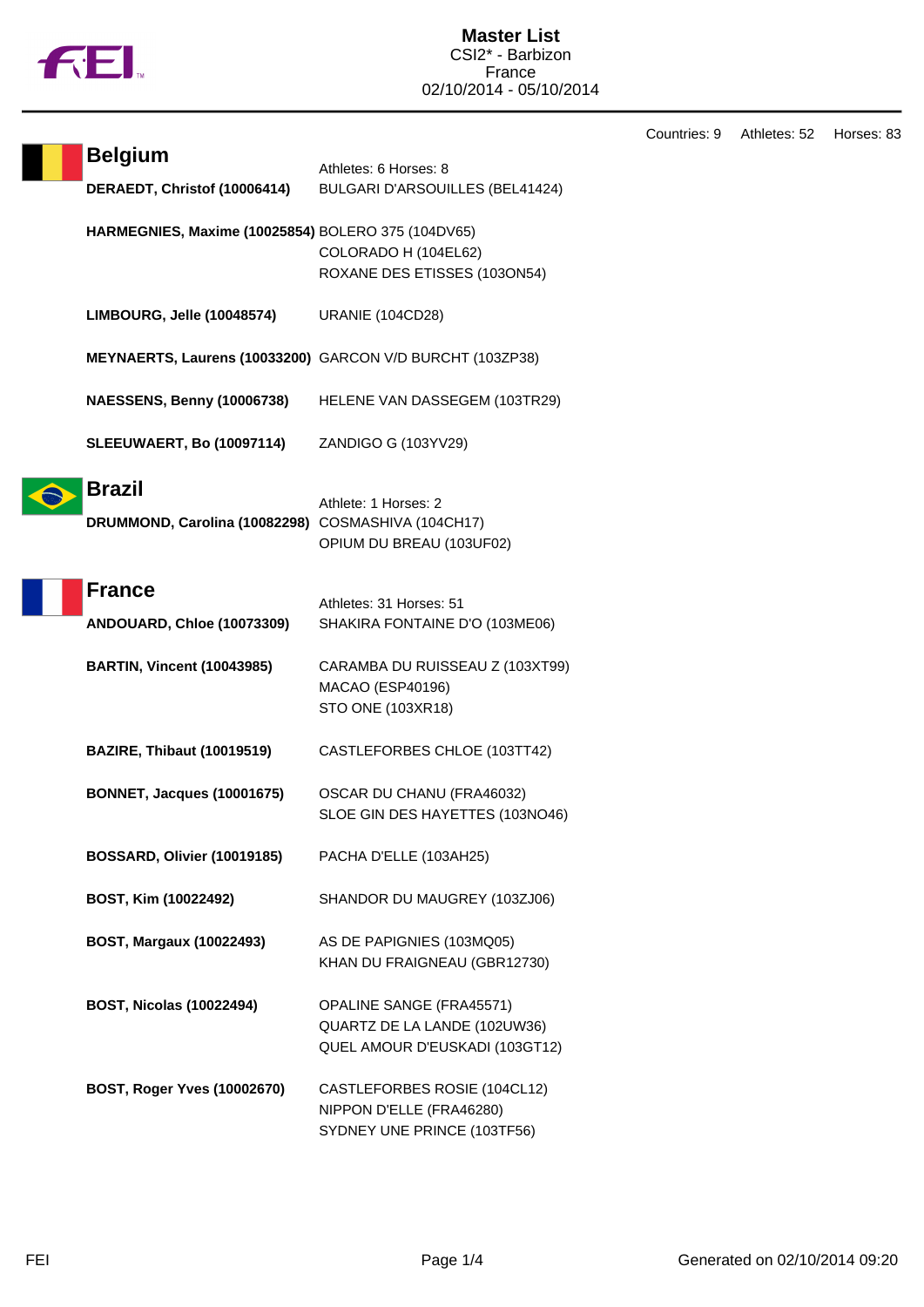

## **Master List** CSI2\* - Barbizon France 02/10/2014 - 05/10/2014

| <b>BOURDONCLE, Matthieu</b><br>(10034430)    | ONOLULU D'AUBIGNY (102YH04)                                    |
|----------------------------------------------|----------------------------------------------------------------|
| BREANT, Geoffroy (10019207)                  | GRAVINA VD DONKHOEVE (103RG90)                                 |
| CABOCHETTE, Pierre (10006949)                | MAGIQUE VH MOESHOF Z (103XY41)                                 |
| <b>CAVASSE, Pauline (10073059)</b>           | GENTLEY VAN'T WANNEHOF (103YU83)                               |
| <b>CONDE FERREIRA, Camille</b><br>(10073783) | PIROLE DE LA CHATRE (103BU03)                                  |
| <b>CORAL, Edouard (10022627)</b>             | QUOKIN DU MOULIN VENT (102VK75)<br>SOAN DU LANDIN (103LK04)    |
| COUPERIE, Baptiste (10022640)                | RODIN DES CABANES (103CC01)<br>UGAULIN DU BOSQUETIAU (102WF44) |
| EPAILLARD, Julien (10001850)                 | PIGMALION DU ROZEL (102ZQ86)<br>SAFARI D AUGE (103VQ92)        |
| ETIEN, Florie Laure (10029065)               | OSIRIS DE ROCHETAILLE (POR40274)<br>SAPHIR DU FRELUT (103QI94) |
| <b>GAUDIN, Ludovic (10057285)</b>            | DIOR VD HEFFINCK (102MR02)<br>SAM DU CHALLOIS (103JK35)        |
| GAUTHERAT, Marine (10079625)                 | SAMOURAI DE JEANBEL (104HX57)                                  |
| GAUTHERAT, Pierre (10002558)                 | TITANS DE ROCHETAILLE (104HX19)                                |
| <b>GIRAUD, Flore (10081150)</b>              | ORTIS DE LA BRESSE (FRA47546)<br>PITARO DE VIRTON (102PW95)    |
| <b>GRANDJACQUES, Benjamin</b><br>(10008360)  | ZENOVERA (102UZ29)                                             |
|                                              | ZERMATT (102UZ02)                                              |
| <b>HECART, Marie (10002164)</b>              | QUATUOR DE B NEVILLE (102NA52)<br>SIMBA DE LA ROQUE (103MD44)  |
| <b>JOBIN, Manon (10039520)</b>               | FINESS ROYAL (103GW47)                                         |
| <b>MARTIN, Jacques (10078856)</b>            | PAOWNY JYCA (103HF76)                                          |
| <b>RIGAUT, Syndie (10017117)</b>             | QIOUC D'IRLEAU (103HR74)<br>SHANGRI LA (103MR70)               |
| ROQUETTE, Heloise (10103781)                 | SONATE DE RAVEL (104FF82)                                      |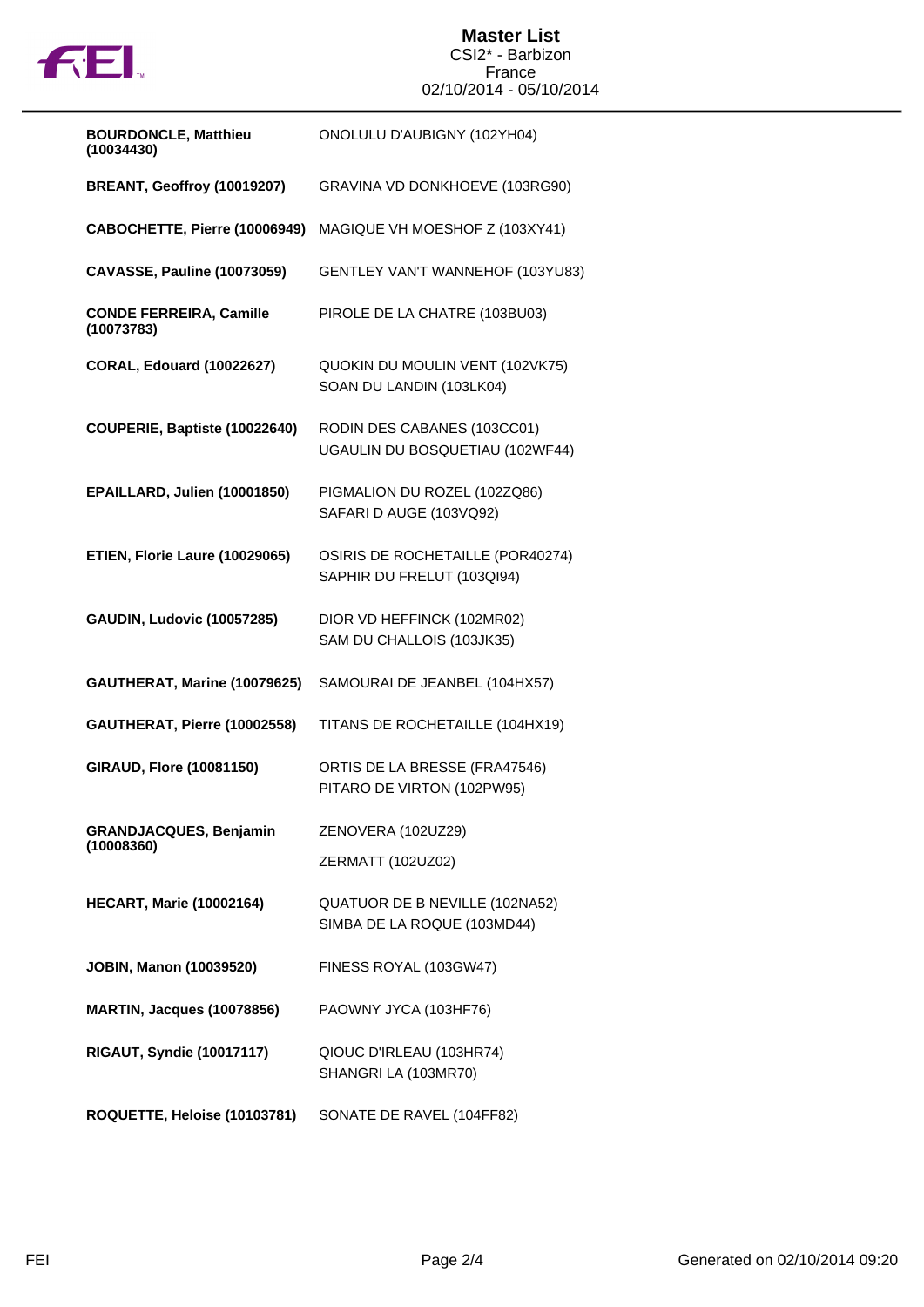|     | <b>THE 1.</b>                                                  | <b>Master List</b><br>CSI2* - Barbizon<br>France                          |
|-----|----------------------------------------------------------------|---------------------------------------------------------------------------|
|     |                                                                | 02/10/2014 - 05/10/2014                                                   |
|     | ROZIER, Philippe (10002549)                                    | PHIRST DU CHAI (103XB00)<br>STORY DE PREUILLY (103QA11)                   |
|     | <b>THIROUIN, Max (10002265)</b>                                | FIOLA (1030067)<br>RIGHT PLEASURE (103DV99)                               |
|     | <b>VACHER, Agathe (10025359)</b>                               | CAREENA (102SL26)<br>CASJANA (103DE23)                                    |
|     | <b>Ireland</b>                                                 |                                                                           |
|     | <b>DUFFY, Michael G (10075553)</b>                             | Athletes: 2 Horses: 2<br>WILTON JOHN VDL (103AG25)                        |
|     | FITZPATRICK, Susan (10082156)                                  | ISACORADA (103SQ71)                                                       |
|     | Luxembourg<br>HAUSSLER, Viktoria (10026200)                    | Athletes: 3 Horses: 6<br>BIJOU V (103PV56)<br>VICTORIA'S SECRET (103BO71) |
|     | <b>MIGNON, Nicolas (10009609)</b>                              | BIMOLA D (103MA64)<br>TORNADO D'ARMANVILLE (103UW93)                      |
|     | <b>THIRY, Liette (10022118)</b>                                | DARISSA 7 (GER45218)<br>WINFIELD (102WK78)                                |
|     | <b>Netherlands</b>                                             |                                                                           |
|     | KORT, Anouk (10021392)                                         | Athlete: 1 Horse: 1<br>TJAMBIKA (NED41076)                                |
| 光光期 | Saudi Arabia<br><b>BINT TURKI, Princess Lama</b><br>(10021422) | Athletes: 2 Horses: 3<br>CONCEPT (103NM85)<br>ZIRCO (103LU24)             |
|     | <b>MALHAS, Dalma Rushdi</b><br>(10071207)                      | COMIC VAN DE VIHTA (BEL41770)                                             |
|     | <b>Spain</b>                                                   |                                                                           |
|     | EPAILLARD, Susana (10002873)                                   | Athletes: 4 Horses: 6<br>QIRA D AUGE (103CR72)                            |
|     | LATHAM, Rutherford (10011402)                                  | SHAKESPEARE D'AUGE (103LO53)                                              |
|     | PEREZ - BILBAO, Diego<br>(10006428)                            | LORDANOS JUNIOR (103WC59)                                                 |
|     |                                                                | PHENIX ROYAL (103FY43)<br>ZYDOCTRO VD KAPEL (103MD35)                     |
|     | <b>VALLADOLID GAVILAN, Ines</b><br>(10032394)                  | THORGAL DE BORNIVAL (ESP41148)                                            |